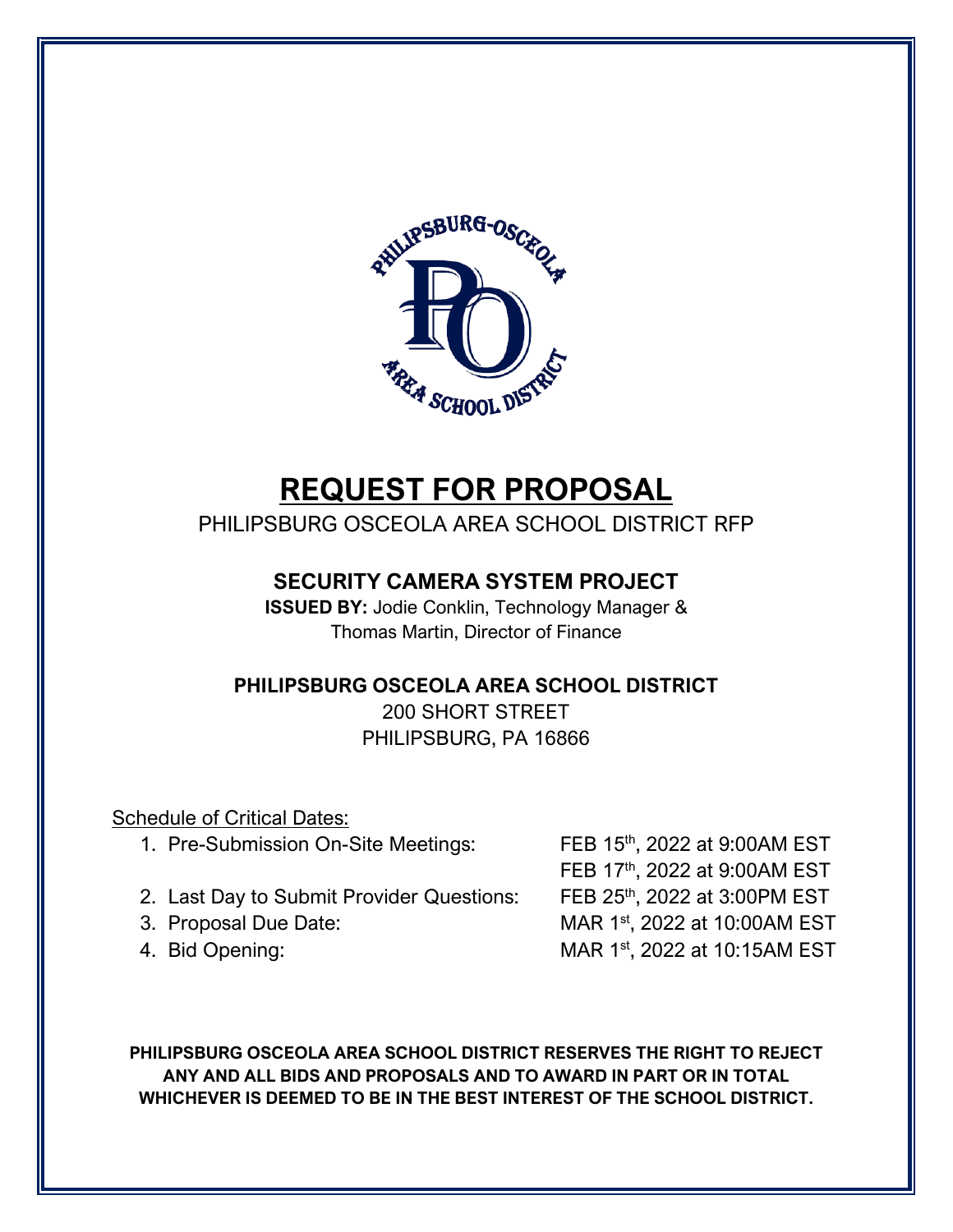#### **TABLE OF CONTENTS**

| SECTION 2: |  |  |
|------------|--|--|
|            |  |  |
|            |  |  |
|            |  |  |
|            |  |  |
|            |  |  |
|            |  |  |
|            |  |  |
|            |  |  |
|            |  |  |
|            |  |  |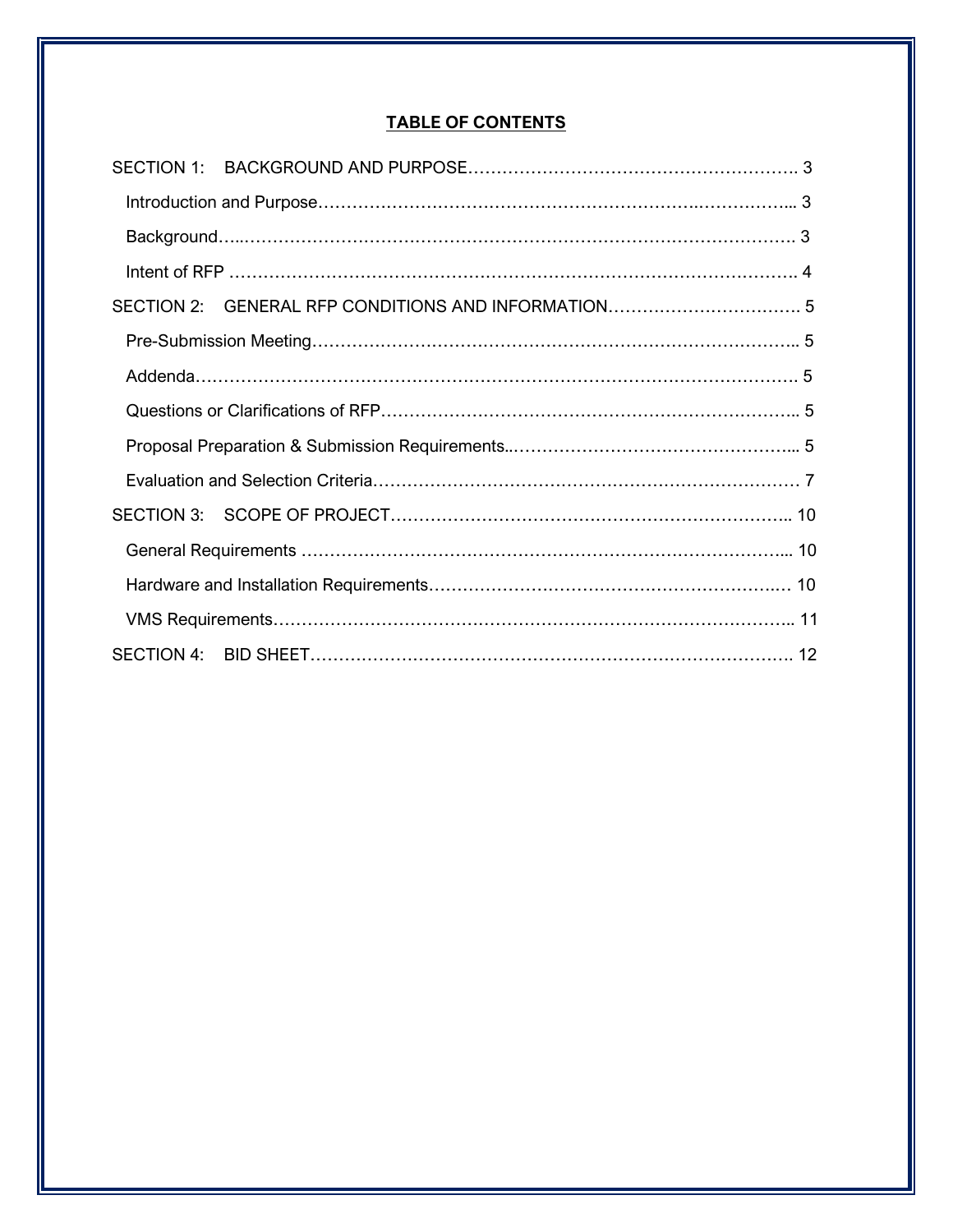### **SECTION 1: BACKGROUND AND PURPOSE**

#### <span id="page-2-0"></span>1.1 **INTRODUCTION AND PURPOSE**

Philipsburg Osceola Area School District (POASD) is seeking bids from qualified companies, to provide an indoor and outdoor IP security camera system, with offcampus remote access, corresponding Video Management Software (VMS) and all necessary services including, but not limited to: labor, materials, equipment, cabling, installation, configuration, training, and warranties, for the following facilities:

- Philipsburg Osceola High School 502 Philips Street, Philipsburg, PA 16866
- Philipsburg Osceola Middle School 200 Short Street, Philipsburg, PA 16866
- Philipsburg Elementary 1810 Black Moshannon Rd, Philipsburg, PA 16866
- Osceola Mills Elementary 400 Coal Street, Osceola Mills, PA 16666

#### 1.2 **BACKGROUND**

POASD consists of four buildings, at the locations listed in item 1.1. Our current configuration is as follows:

- Philipsburg Osceola High School (with Athletic Field behind the building)– Hikvision Cameras
	- o 32 indoor cameras
	- o 26 outdoor cameras
	- o 6 PTZ cameras
	- o 5 NVR
- Philipsburg Osceola Middle School Hikvision and Honeywell Cameras
	- o 55 indoor cameras
	- o 14 outdoor cameras
	- $\circ$  0 PTZ cameras
	- o 2 NVR
- Philipsburg Elementary Hikvision Cameras
	- o 18 indoor cameras
	- o 3 outdoor cameras
	- o 1 PTZ cameras
	- o 2 NVR
- Osceola Mills Elementary Hikvision Cameras
	- o 19 indoor cameras
	- o 5 outdoor cameras
	- $\circ$  1 PTZ cameras
	- o 2 NVR

For security reasons, building floor plans (with camera locations) will not be made available to the public via the district web site. For an electronic copy of the building floor plans, please request a copy by emailing [jconklin@pomounties.org,](mailto:jconklin@pomounties.org) with the subject **POASD- RFP SECURITY CAMERA SYSTEM PROJECT**.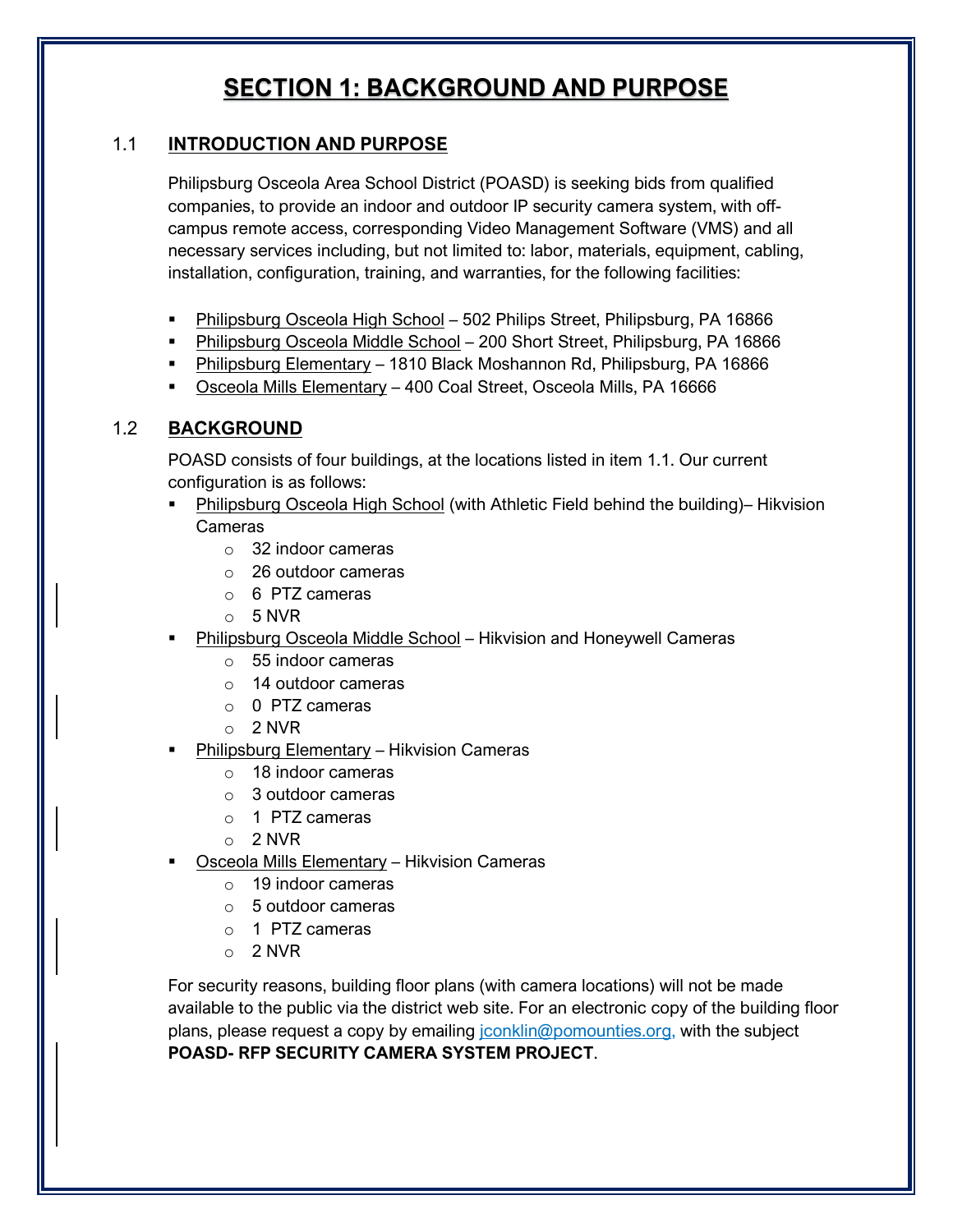#### <span id="page-3-0"></span>1.3 **INTENT OF THE RFP**

It is the intent of this Request for Proposal (RFP) to provide bidders with sufficient information to prepare a bid. Responses should include all indicated requirements, in section 2. Technical specifications and requirements are listed in section 3. Implementation of this project is dependent on the approval of the Philipsburg Osceola Area School District school board.

POASD's goal is to obtain a turnkey, fully installed and configured security camera system at all four building locations, as listed in 1.1. The system is to have full coverage of all four buildings, both interior and exterior with additional focus on parking lots and be accessible remotely. The project should include the transitioning from the current system to the new system, with minimal downtime. The district's intent is to fully replace all current cameras and corresponding equipment, with a new hardware and software system. The district is requesting to reduce the current number of cameras in operation but increase the coverage through multi-angle cameras. Additionally, POASD is seeking to add camera coverage to areas previously not monitored. Vendors should demonstrate in their proposal the most efficient system design for each building location.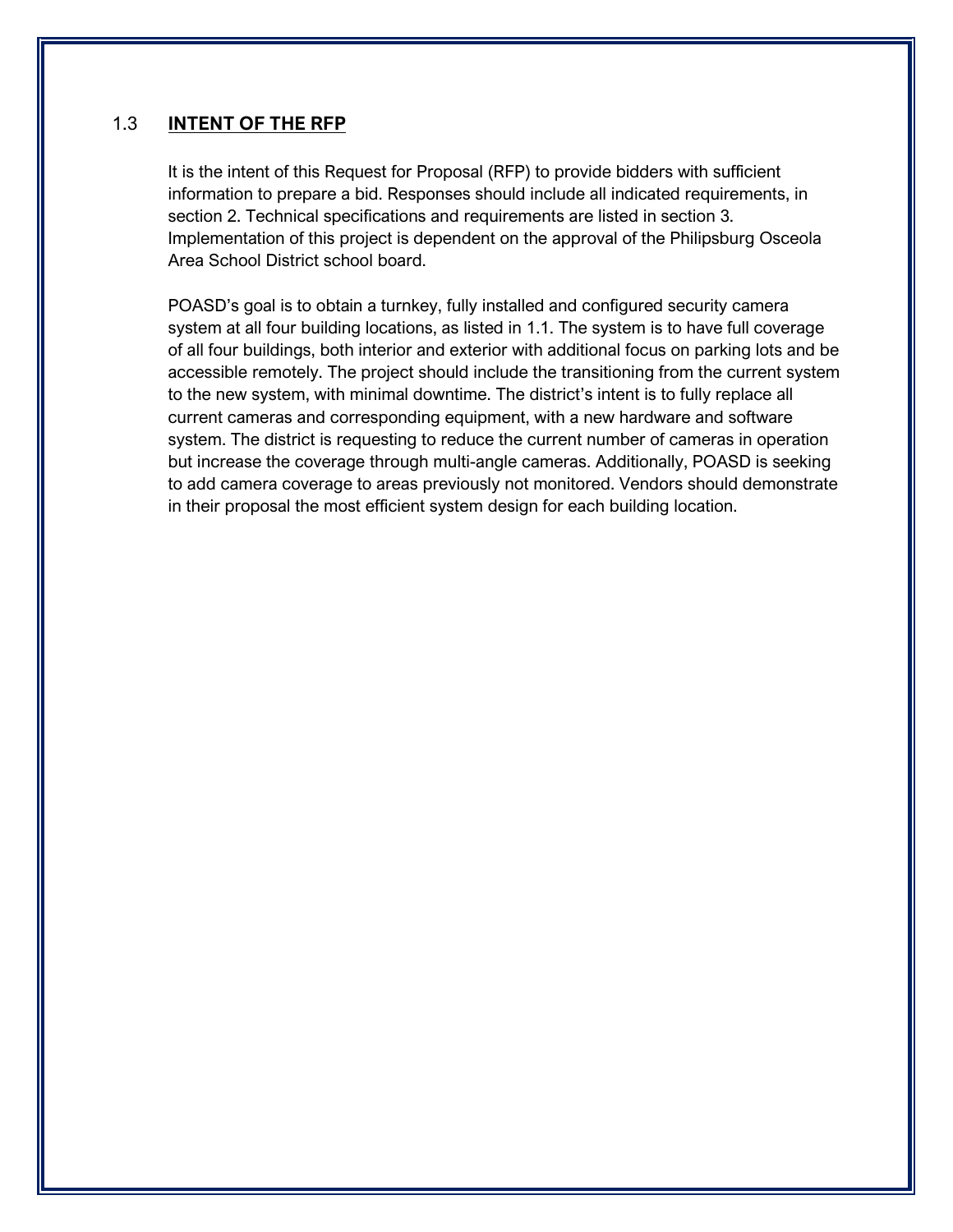### <span id="page-4-0"></span>**SECTION 2: GENERAL RFP CONDITIONS AND INFORMATION**

#### 2.1 **PRE-SUBMISSION MEETING**

In an effort to accommodate contractors interested in this project, POASD will hold two (2) separate pre-submission meetings. Each meeting will include a walk-through of each of the referenced buildings associated with this RFP. The meetings will take place on February 15<sup>th</sup>, 2022 and February 17<sup>th</sup>, 2022, and begin promptly at 9:00AM on each day.

The meeting location will be at the district iTech office, in the Middle School, at 200 Short Street, Philipsburg, PA 16866. Attendees will travel between all referenced buildings, to assess the current camera placement and configuration. Any required addenda resulting from these meetings will be updated on our website at:

[www.pomounties.org/A](http://www.pomounties.org/)dministration2/technology.

See section 2.2 for information regarding Addenda.

#### 2.2 **ADDENDA**

Any changes, corrections, or additional RFP provisions, that POASD chooses to include, will be made only as an official addendum. All addendums will be posted on the POASD website, [www.pomounties.org/A](http://www.pomounties.org/)dministration2/technology, for all parties to download.

It shall be the Respondent's responsibility to ensure they have received all addenda prior to submitting their proposal. Any addendum issued by POASD shall become part of the RFP and will be incorporated into the proposal. No addendum will be issued after 3:00pm on February 25<sup>th</sup>, 2022.

#### 2.3 **QUESTIONS OR CLARIFICATIONS OF RFP**

All questions regarding this RFP, or addenda, should be submitted via email to Jodie Conklin at [jconklin@pomounties.org,](mailto:jconklin@pomounties.org) with the subject **POASD - RFP SECURITY CAMERA SYSTEM PROJECT**. All questions shall be submitted on or before 3:00pm on February 25th, 2022, and all responses provided by POASD will be posted as addenda on the POASD website, [www.pomounties.org/A](http://www.pomounties.org/)dministration2/technology.

Vendors interested in submitting a proposal are directed to not make personal contact with any other district affiliate, other than the above listed. Any contact will constitute grounds for disqualification of consideration.

#### 2.4 **PROPOSAL PREPARATION & SUBMISSION REQUIREMENTS**

#### **PROPOSAL SUBMISSION:**

Sealed bids for the services listed herein must be delivered to the following, in a sealed envelope plainly marked with SECURITY CAMERA RFP, by no later than **March 1<sup>st</sup>, 2022**, **at 10:00AM.**

> PHILIPSBURG OSCEOLA AREA SCHOOL DISTRICT ATTN: JODIE CONKLIN 200 SHORT STREET PHILIPSBURG, PA 16866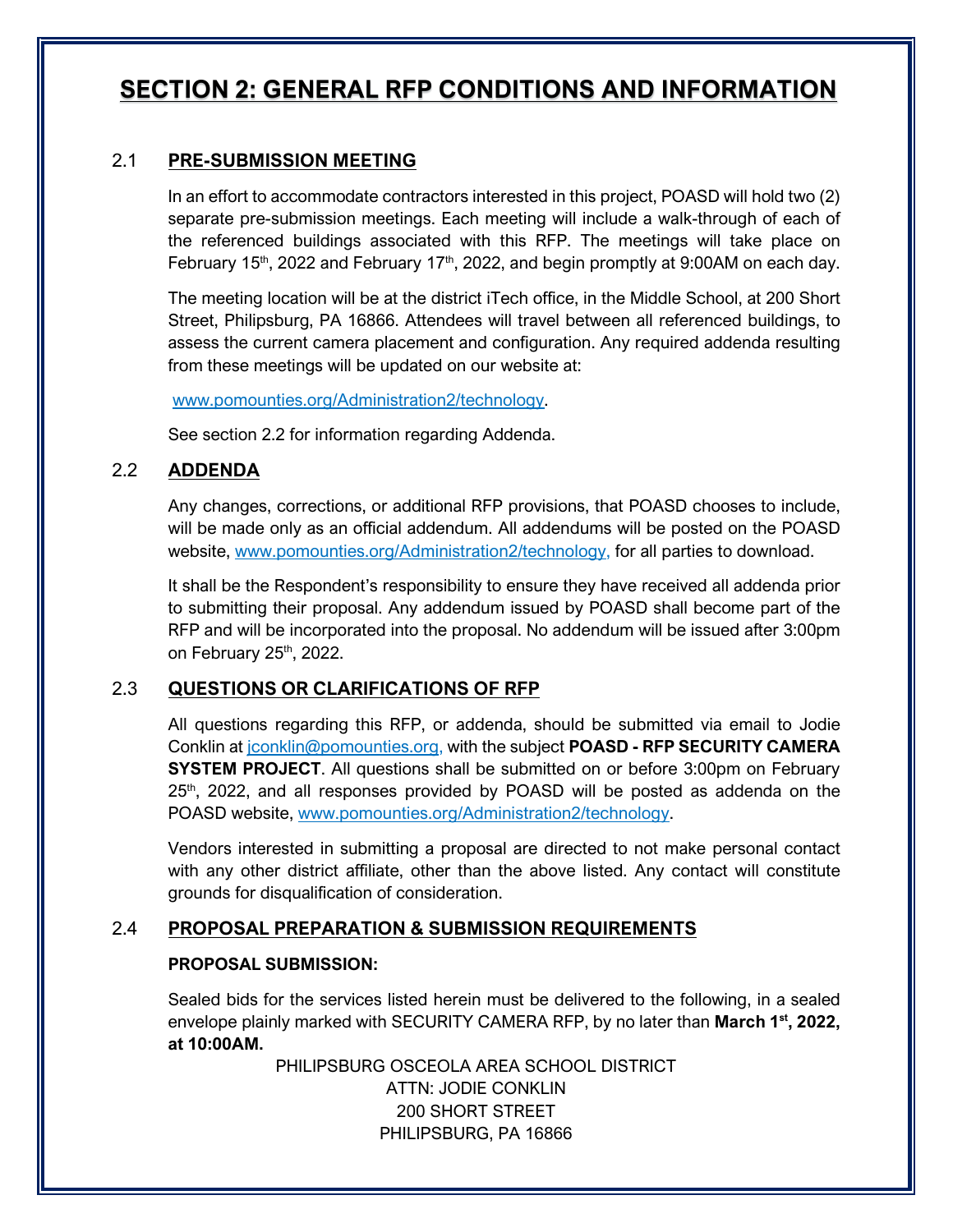**All proposals must be received at the designated location by the stated deadline. Late proposals will be returned and unopened and shall be considered void and unacceptable.**

Each respondent must submit one (1) original submission that includes all of the referenced and completed documentation. The submission documents shall include the following items and meet the following requirements:

- 1. **Two (2) hard copies** of the proposal (signed with original signatures) and **two (2) USB thumb/flash drives** containing electronic copies of the **signed** submitted proposal (in Word or .pdf format) for this bid inquiry are to be delivered to POASD as instructed above. Any additional vendor documentation should be included as part of your response package.
- 2. Bids must have the full name of the vendor, principal office address, and descriptions of the type of business entity, as well as, the name, title, mailing address, telephone number, and email address of the contact person for the bid.
- 3. Each copy of the bid proposal must include the signed form at the end of this RFP.
- 4. Responses submitted on this bid, and other required documentation, must be signed by a duly authorized agent or officer of the Company making the bid. Absence of original signature of person duly authorized to sign for the Company submitting this bid, will automatically leave the bid null and void.
- 5. Prices quoted must include a breakdown of all costs, by building location, and a total cost of all services being provided, including but not limited to, installation, equipment, cabling, warranties, training, labor (with corresponding per diem for transportation, meals, accommodations, etc.), materials, configuration, and maintenance.
- 6. Equipment proposed to be installed at each physical location shall be clearly identified by part and/or model number, quantity and unit pricing.
- 7. Bids must include one (1) map, for each location (as listed in 1.1), using district provided building floor plans, with projected placement of cameras and coverage area. (Bidders are responsible for attending the pre-submission meetings/walkthroughs and/or requesting district floor plans with current camera placement to accurately build their map).
- 8. Description of the manner by which the Bidder proposes to be compensated for the services to be provided, including but not limited to, a listing or schedule of fees, commissions, costs and expenses, with reimbursable costs and total costs for services.
- 9. Bidder must establish and provide a project timeline and key milestones to meet project commitments. This must include project implementation start date, completion date, projected delivery schedule for all components, software and integration test point dates, and any other key implementation milestones involved in this project.
- 10. Bidder must provide proof of manufacturer's certification
- 11. Bidder must state whether they have been involved in any litigation in the last three (3) years, and if so, describe any such litigation.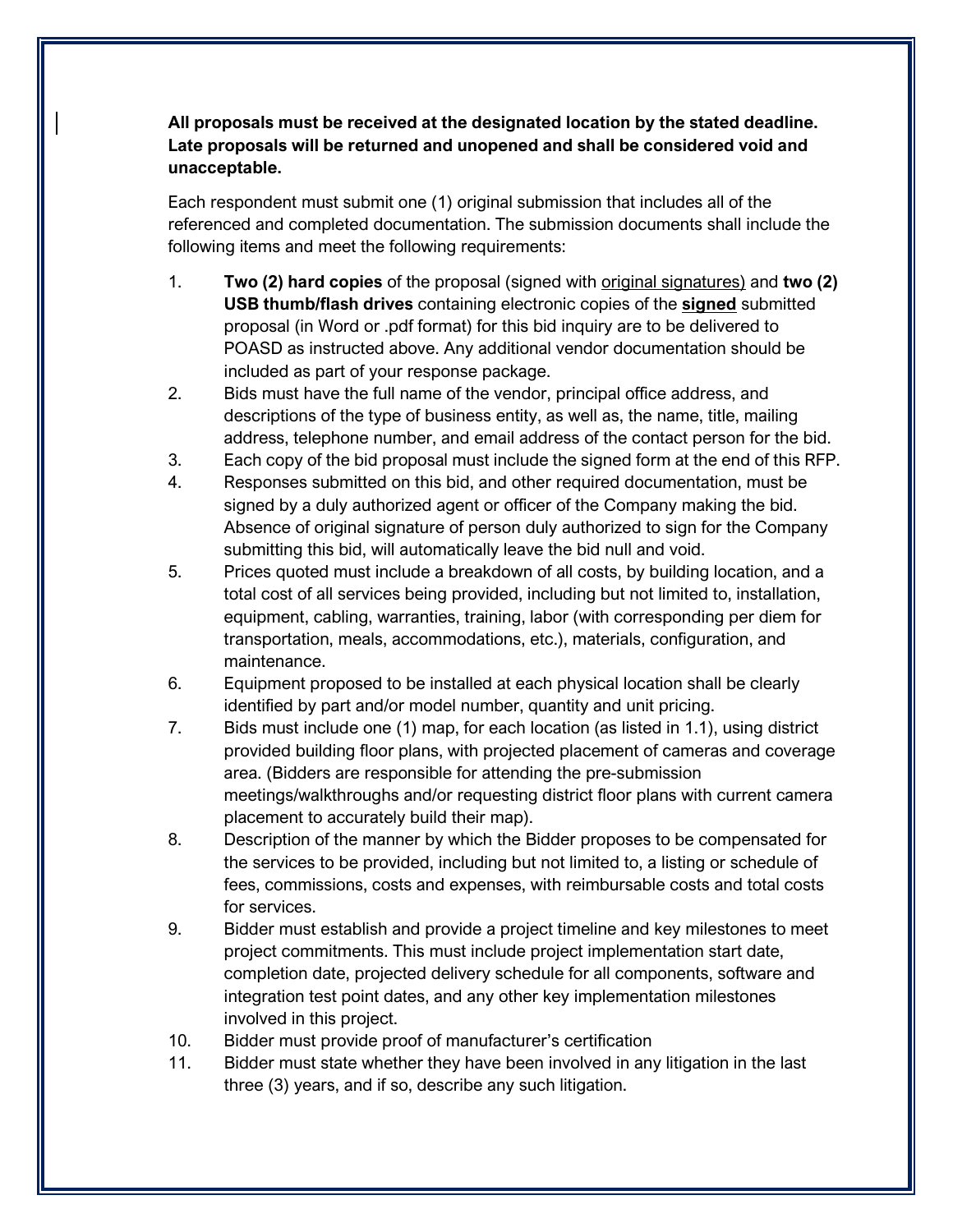- <span id="page-6-0"></span>12. Bidder must provide a list of at least three (3) districts or organizations they have provided similar services and products to, in the last three (3) years. The list will include the name of the district or organization, contact person, and phone number.
- 13. Local, State and Federal Compliance Requirements:

Successful Bidders shall be familiar and comply with all local, state, and federal directives, ordinances, rules, orders, and laws as applicable to, and affected by, this contract including but not limited to Equal Employment Opportunity Commission (EEOC), the Occupational Safety, Health Act (OSHA), and Title I and Title II of the Americans with Disabilities Act (ADA) regulations. No Bidder shall be excluded from consideration for award in conjunction with this solicitation on the basis of race, color, creed, national origination, handicap or sex, or be subjected to discrimination under any contractual award administered by the district.

- 14. Tax Exempt Status: POASD is exempt from Pennsylvania Sales and Use Tax and enjoys other federal and state tax exemptions afforded to public school entities. This notice shall serve to satisfy any notification required by the provider as to these tax exemptions.
- 15. Vendor will comply with all federal, state and local labor and general laws, regulations, ordinances, guidelines, permits and requirements, applicable to providing services according to this agreement. Vendors will comply with all relevant policies of the Board of School Directors.
- 16. This project will utilize ESSER funds and as such, vendors are responsible for being familiar with and following the specifications and requirements of the ESSER grant.
- 17. Insurance: Vendors, at all times during the term of the Agreement, shall obtain and maintain in force insurance coverage of the types and with the limits as follows: Commercial General Liability Insurance: Vendor shall maintain occurrence based commercial general liability insurance or equivalent form with a limit of not less than \$1,000,000 for each occurrence and \$2,000,000 aggregate.

It is not the school's responsibility to address incomplete vendor response issues and/or requirements.

#### **CHANGES TO SUBMISSION**

Upon the opening of bids, no additional allowance will be made for changes on the bid, project scope, or price of the proposal.

#### **PREVAILING WAGE**

Bidder should follow prevailing wage laws, as they apply.

#### 2.5 **EVAULATION SELECTION & CRITERIA**

POASD will select the vendor based on the best overall solution that meets the districts needs, and is not obligated to select the lowest price bidder. POASD may request additional information, demonstration and/or an interview with some or all of the Bidders as part of the selection process. In no event, shall the District be required to explain the evaluation process or award selection to any Bidder.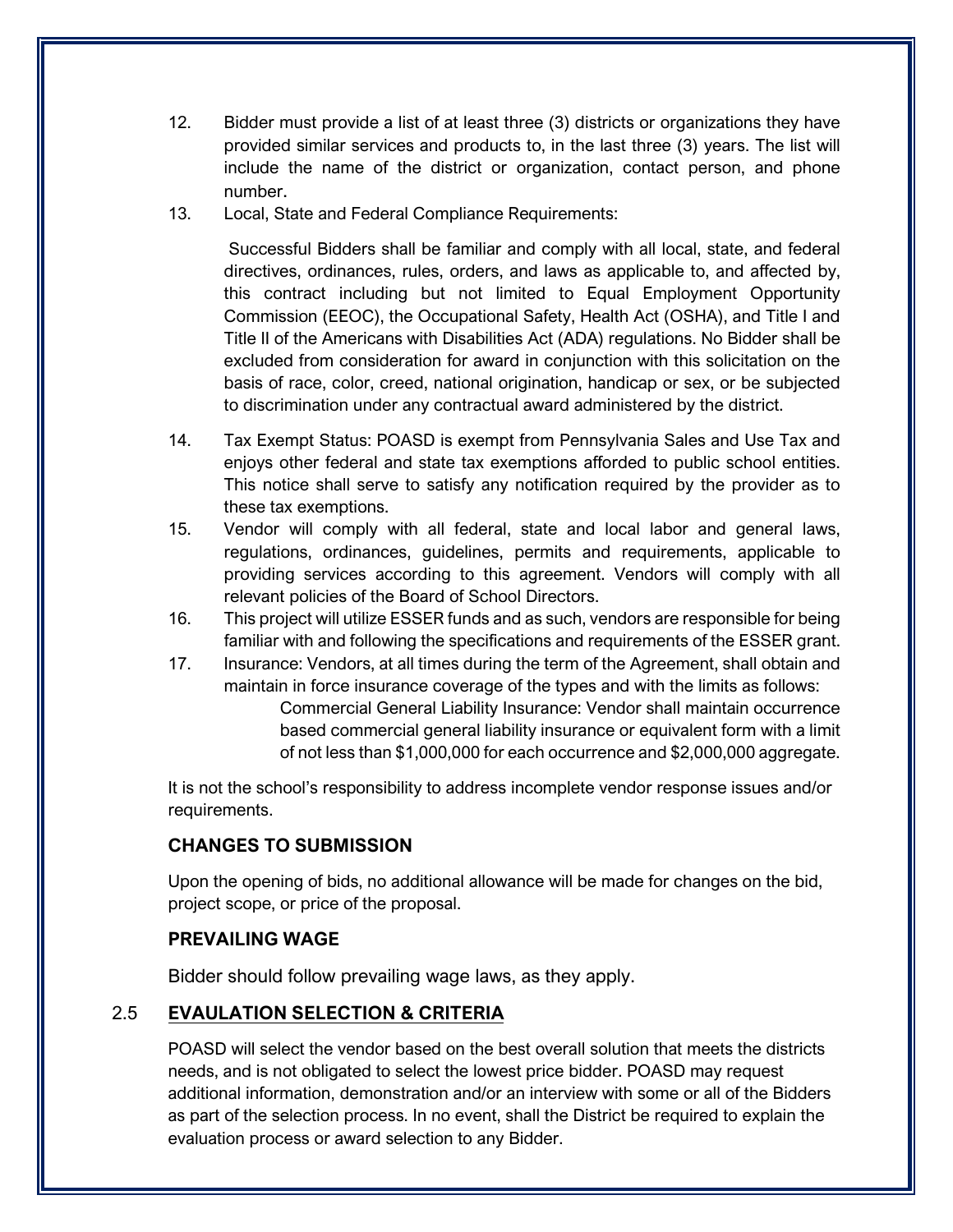If the bid is awarded, the successful bidder will be the only contractor permitted to provide services and products to the district as defined in this RFP. The bid will be awarded to one contractor for the entire district.

#### **BID OPENING**

Bids will be open at **10:15AM on Tuesday, March 1st, 2022**, in the Philipsburg Osceola Administration Building Conference Room, at 200 Short Street, Philipsburg, PA 16866. Bidders are invited to attend the bid opening, but **no changes will be accepted outside of clarifications.**

#### **EVALUATION CRITERIA**

All bids proposed will be evaluated and consider the following factors:

- 1. Capability of the vendor to provide a complete IP Security Camera Solution, including but not limited to, all necessary equipment, installation, warranty, training, licensing, cabling, drops, and maintenance, fulfilling the criteria specified in the RFP
- 2. Product quality/appropriateness/compatibility and performance.
- 3. Price of the bid proposal including, but not limited to, system pricing, annual fees, warranty support, training, installation costs, recycling costs, and any other relevant options with associated pricing
- 4. Vendor's average response times for support requests
- 5. Vendor's qualifications and experience, including the references submitted with proposal
- 6. Installation procedures clearly defined
- 7. Vendor's ability to demonstrate timeline and implementation strategy for the proposed project and meet a proposed deadline.
- 8. All specification terms and conditions as outlined in the RFP are complied with and met

#### **LIMITATIONS**

This invitation to bid does not commit POASD to award a contract, pay any costs incurred in the preparation of a proposal to this request, procure or contract for services or supplies. POASD reserves the right to accept or reject any or all proposals received as a result of this request, or to cancel in part or in its entirety this request for proposal if it is in the best interest of the district.

#### **TERMINATION**

If through any cause, the awarded vendor shall fail to furnish in a timely and proper manner, its obligations under this contract, or if the awarded vendor shall violate any of the conditions and agreements of this contract, POASD shall thereupon have the right to terminate this contract by giving the awarded vendor written notice of termination and will specify the effective date at least three (3) days before the effective date of termination.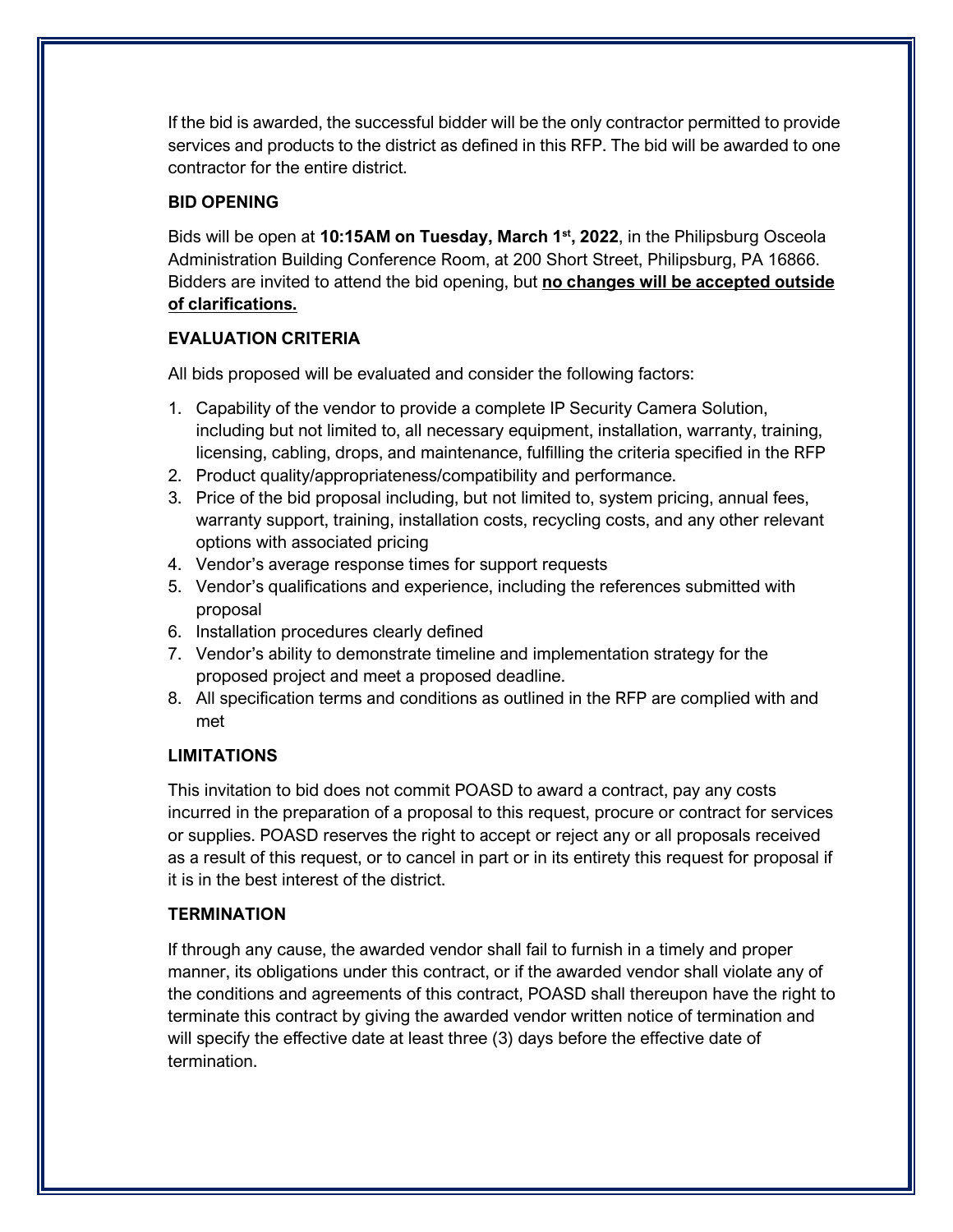#### **CONFIDENTIALITY/USE OF INFORMATION**

Any specifications, drawings, building floor plans, maps, data, documentation, or any other technical or business information furnished or disclosed by POASD to interested parties under this RFP, or as a result of this RFP, shall remain the property of the district, and all copies shall be returned to the District upon request. Vendors cannot make use of any of this provided information for any activity outside of the scope of this RFP and project.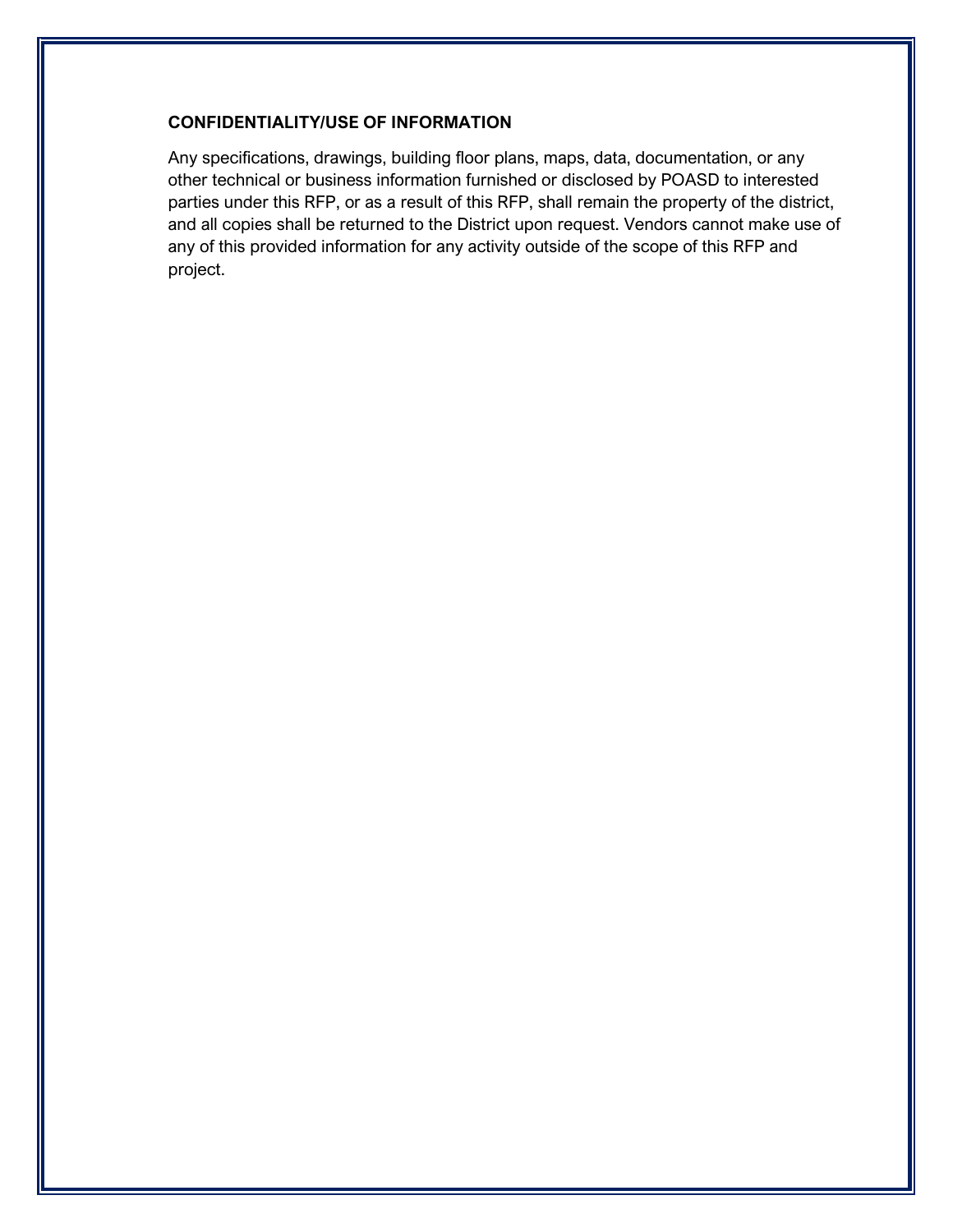## **SECTION 3: SCOPE OF PROJECT**

<span id="page-9-0"></span>POASD is seeking to fully replace the current security camera system in the district, across its four building locations, inside, exterior, and parking lots, with a single unified, IP security camera system using AXIS cameras (or equal/superior substitute). System pricing should include everything necessary for the system to function properly upon completion of the project, and include the following:

- All equipment, hardware, and servers
- Software and licensing for Video Management Software (see below for required specifications on the VMS software)
- Cabling and drop installation
- Configuration and full installation
- Manufacturer assisted onsite software training after award and facilitated by winning contractor
- De-installation, removal and recycling/disposal of all existing cameras and associated obsolete cabling and other wiring supporting those devices, from the building locations

#### **REQUIRED SPECIFICATIONS AND CONFIGURATIONS**

The proposed solution must include the following:

#### **HARDWARE AND INSTALLATION REQUIREMENTS:**

- Vendor will warranty all labor and hardware for a period of 5 years
- NDAA compliant
- Cabling must be professionally installed in cabling hooks and/or cable trays
- Vendor is responsible for all mounting hardware, brackets, conduit and accessories as required by manufacturer and/or site conditions to successfully place the cameras per proposal, if not already provided by the district
- Vendor is responsible for coordinating with POASD iTech department in configuring the equipment to work with the district's existing network
- Vendor shall supply camera specifications including the following: manufacturer, model, description, and any special maintenance requirements/warranties
- Vendor is responsible for all configuration necessary for each camera
- Vendor shall configure each camera's identification and description, with a naming scheme that is approved by POASD iTech staff, prior to setup initialization
- All penetrations and installations on building exteriors will be district approved prior to being performed by the vendor
- The field of view on all cameras is to be coordinated and confirmed with POASD iTech staff, prior to installation
- Exterior cameras will be provided with appropriate weather-proof mountings, and be vandal-proof and anti-tampering
- Vendor will provide system check, test, and start-up of new systems
- All NVRs will be stored in secure, climate-controlled environments, inside the specific district building, per the direction of the District
- The solution should have the capability to add additional cameras on demand as deemed by POASD in the future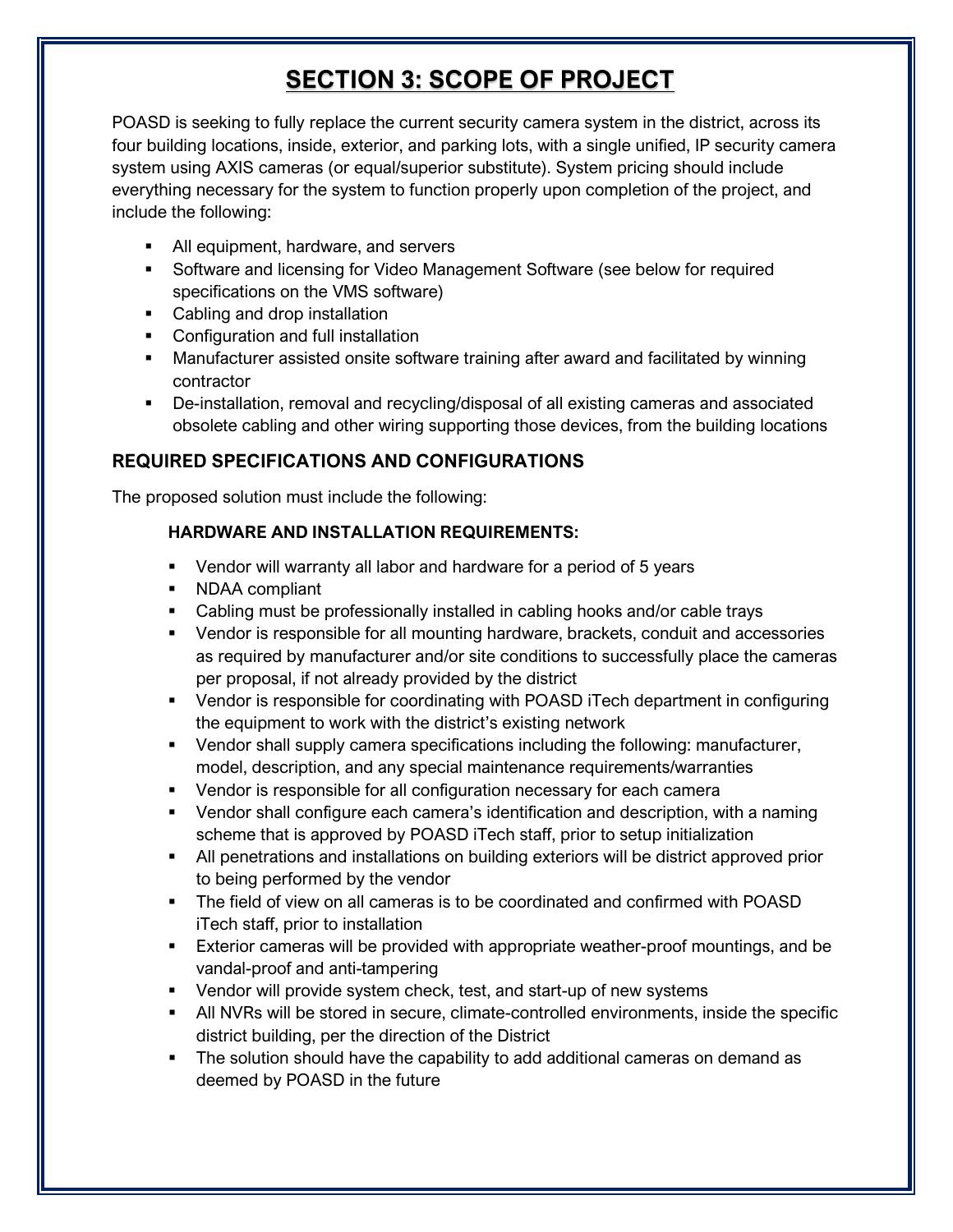<span id="page-10-0"></span> All equipment quoted by vendor shall be new. Solutions using equipment that has reached, or an announcement has been made, for End-of-Life, End-of-Support, or End-of-Sales, will not be entertained

#### **VIDEO MANAGEMENT SOFTWARE (VMS) REQUIREMENTS:**

- **The solution must include remote management capabilities, including the ability** to retrieve data and manage camera settings and angles from off campus
- Perpetual licensing for Video Management Software (VMS)
- VMS and hardware must be of the same manufacturer
- Imbedded access control functionality for potential future use
- **Figure 1** Free software/firmware updates, including AI functionality
- Must include native video redaction capabilities
- **Example 3** Vendor shall test the VMS with each camera to verify proper operation
- The vendor should provide a detailed description of support offered and average response time for support request.

The proposed deadline for completion of this project, including installation, configuration, removal of old devices and cabling, and training, is **August 19<sup>th</sup>, 2022.** Proposed bids will be evaluated on the ability to meet this deadline.